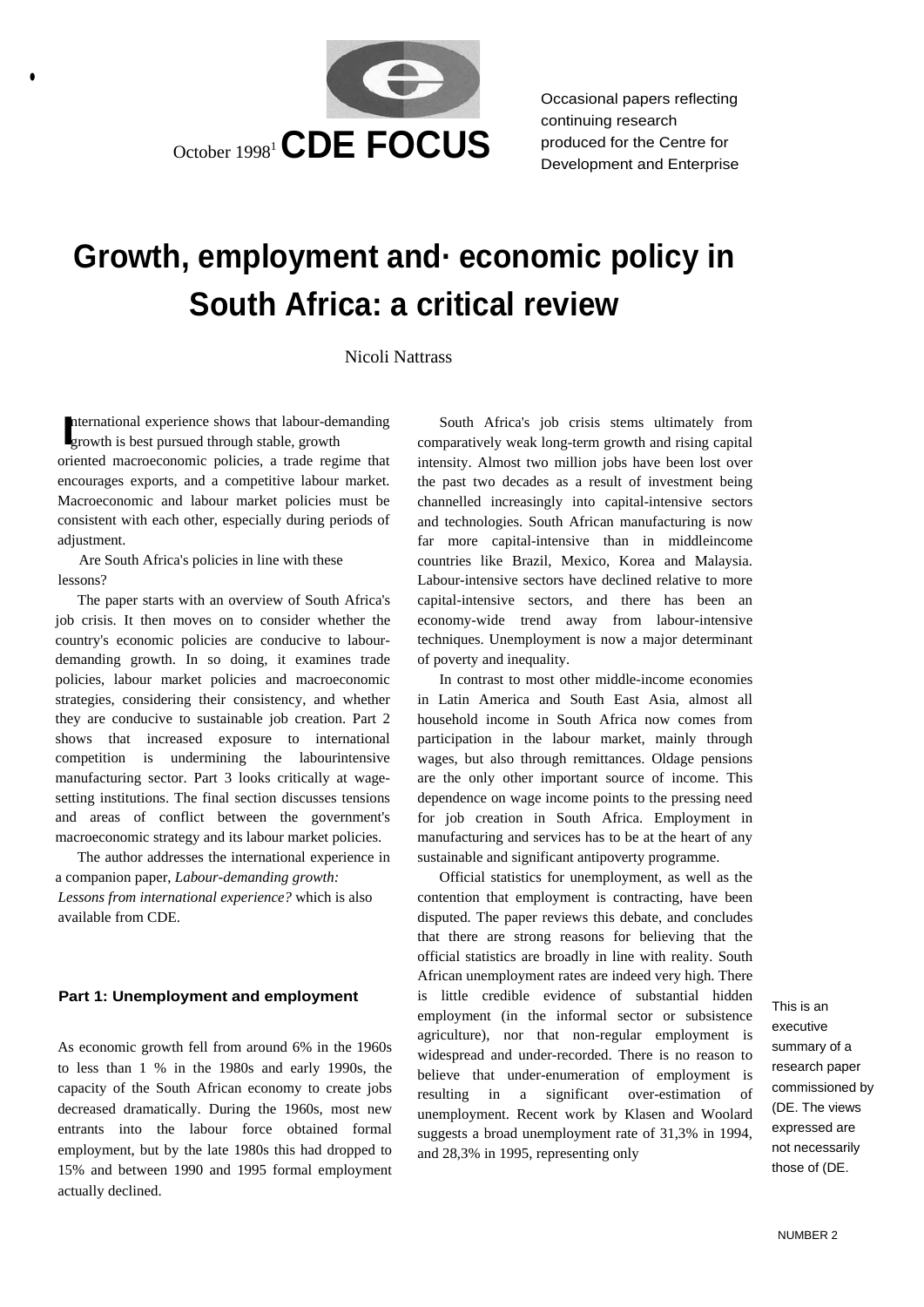minor adjustments to the October Household Survey (OHS) estimates.

The fall in unemployment between the 1994 and 1995 OHS was mainly due to a decline in labour force participation rates across all population groups, and for both men and women - probably because of people withdrawing from the labour force in the face of depressed economic conditions. Should they reenter·the·labour· force when ·economic growth picks up, unemployment rates are likely to remain high even if employment grows.

In so far as 'flexibility' is making its presence felt in South Africa, it appears to be of the harsh, jobshedding, cost-reducing variety, rather than as part of a broader strategy entailing multi-skilling and the use of co-operative and incentive-based systems. Although the use of contract labour is the most common form of non-regular employment, there is little evidence to suggest that in the manufacturing sector this practice is widespread or growing significantly.

## **Part 2: South Africa's trade policy and employment**

South Africa adopted an explicit policy of protectionism as far back as 1925, thus becoming one of the first developing countries to introduce an inwardlooking industrial policy. Apart from the way in which this protectionism was linked to supporting white labour, South Africa's trade policy mirrored the Latin American path in other respects - though growing international isolation from the ] 960s onwards exacerbated South Africa's inward orientation. However, in the 1970s and 1980s the government introduced export incentives in an attempt to neutralise the anti-export bias. These were rationalised into the General Export Incentive Scheme (GElS) in 1993.

Like Latin American countries, South Africa has been engaged in substantial trade liberalisation since the early 1980s, with a steady lowering of tariffs and a tarriffication of other quantitative controls. The process was given a new impetus in 1995, which saw the beginning of the implementation of comprehensive tariff cuts and the phasing out of GElS as agreed in the Uruguay Round of GATT negotiations. GElS was replaced in 1996 by the package of supply-side measures contained in the new democratic government's Growth, Employment and Redistribution macroeconomic framework (GEAR).

International evidence suggests that producing for the export market is good for output and productivity growth, and that the trade regime should

therefore not be biased against export production. Liberalisation of the trade regime must however be coordinated with other reforms. The challenge is not only to remove an anti-export bias, but also to manage structural adjustment and co-ordinate this with other policies, including labour market policy.

There are some grounds for concern that there is still an anti-export bias in South Africa, since nominal.exchange rate depreciation raises. the price of both exportables and importables relative to nontradeables. This suggests that a greater tariff reduction is needed. However, some analysts argue that by reducing tariffs more quickly than required under the WTO agreement, the government is contributing to a contraction in employment. In other words, there is a conflict between removing the anti-export bias through tariff cuts, and protecting jobs - especially in labour-intensive sectors.

To the extent that trade liberalisation results in structural adjustment, short-term job losses are inevitable. Ideally, liberalisation should facilitate rapid structural adjustment so that those workers who lose jobs obtain new ones in rapidly expanding industries. The Minister of Trade and Industry pins his hopes on this process when he assures the public that his trade strategy will create more jobs than it destroys. But there is little evidence for rapid and significant short- or medium-term job creation as a result of trade Iiberalisation. On the contrary, the Industrial Development Corporation's multi-sectoral general equilibrium model predicts that by 2002 trade Iiberalisation will have resulted in a net loss (of 1,7%) in manufacturing employment and a fall in output.

South African manufacturing wages are high in relation to productivity. This is evident from a sample of 18 countries for which comparative data exist for 1993, even when allowance is made for the fact that statistics for international comparisons are uneven and fraught with measurement errors. South Africa ranked seventh highest in terms of wages and tenth in terms of productivity. South. Africa's ratio of wages to productivity was 35% higher than that of the USA. Only Japan had a less competitive ratio (largely because the Yen was over-valued at the time). All developing countries in the sample had lower wage : productivity ratios than South Africa.

In the period since South Africa embarked on trade Iiberalisation, it has become apparent that exports are becoming relatively less labour-intensive, and more capital-intensive. At the same time,

. imports are rising across the spectrum, but especially in highly labour-intensive sectors.

Labour-intensive imports from low-wage countries are growing sharply, whereas South African

**Macroeconomic and labour market policies must be consistent with each other, especially during periods of adjustment.** 

© Centre for Development and Enterprise. The material in this publication may not be copied, stored, transmitted or reproduced without the permission of the publisher. Short extracts may be quoted, provided the source is fully acknowledged.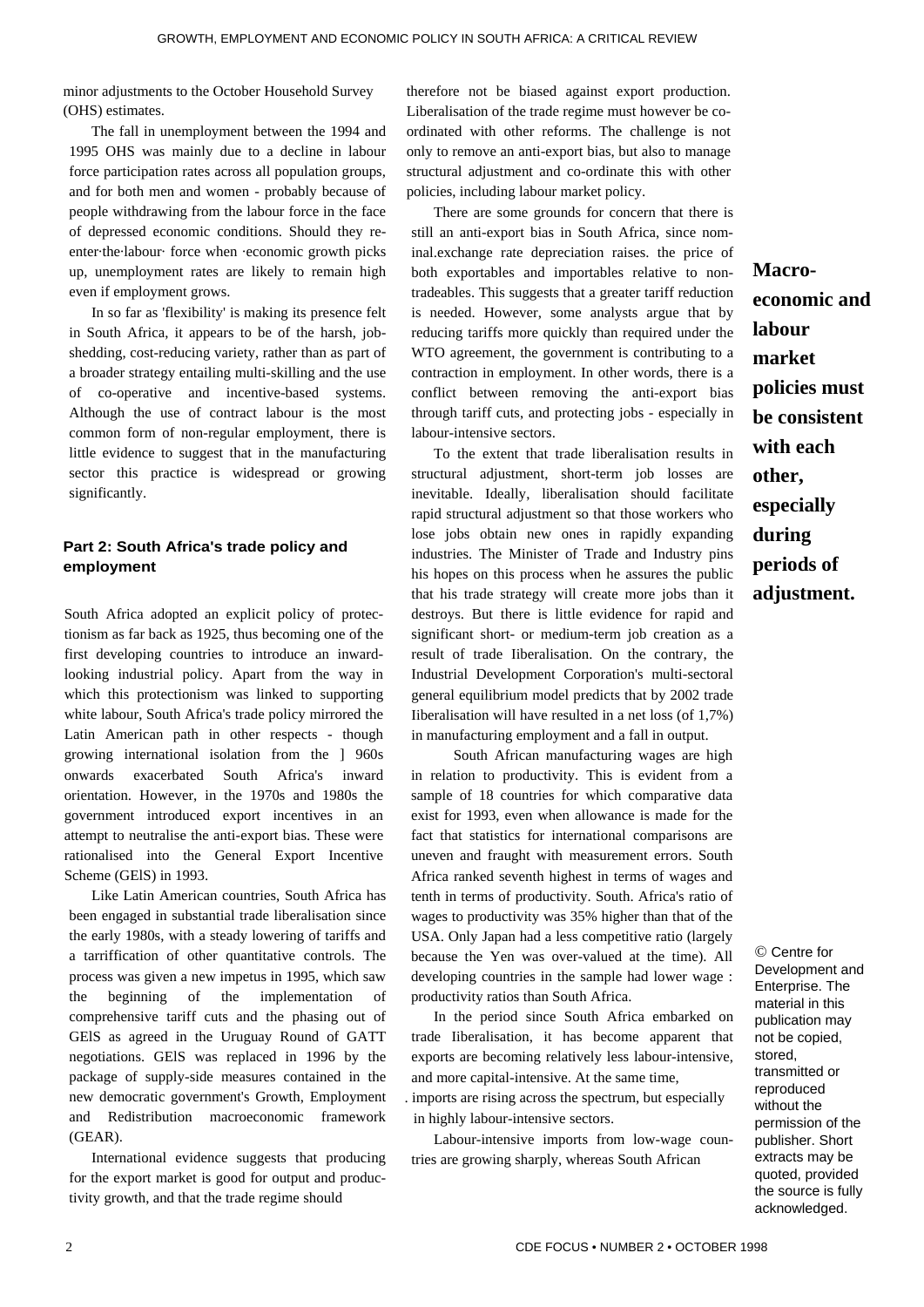exports in these categories are contracting. Increased labour-intensive import penetration from low-wage countries is likely to put further pressure on South Africa's labour-intensive industries. It appears that South Africa can't compete in these sectors, and is moving instead to more intermediate skill-intensive product lines. Technological changes in manufacturing associated with defensive innovation are also leading to an increased demand for skilled labour.

This does not bode well for the chances of expanding low-wage employment for the very large number of people who are currently unskilled, and unemployed.

## **Part 3: Wage-setting institutions in South Africa**

Are South Africa's wage-setting institutions promoting employment growth?

The three main labour market institutions in South Africa are the National Economic Development and Labour Council (NED LAC), bargaining councils, and the Wage Board (soon to be replaced by the Employment Conditions Commission).

Although there has been some speculation about NEDLAC's becoming involved in influencing wages (by way of a social accord or incomes policy), it is questionable whether organised labour and business are really in a position to start negotiating ambitious accords at national level. There is little evidence that organised labour is interested in wage restraint. It is also a moot point whether either of the 'social partners' - COSATU and business - is sufficiently strongly and comprehensively organised to articulate a coherent position and deliver its members' support. The existence of industrial-level wage bargaining further constrains the range of feasible agreements that could be negotiated in NEDLAC.

Internationally, successful wage co-ordination is associated with lower unemployment; but unless labour and business have the incentive to negotiate at national level - and the capacity to impose agreements on their members at industry level - the chances of successful wage co-ordination are slim.

Collective bargaining at industrial level in South Africa takes place in bargaining councils (which used to be called industrial councils). For a bargaining council (BC) to be recognised, the relevant trade unions must show that they represent, and employers associations must show that their members employ, over 50% of workers in the industry concerned. All firms that fall under the scope of the BC must register with it and are covered by its

provisions. Recent survey work indicates that BCs covered some 65% of manufacturing workers in 1996. Coverage was expected to rise further as a result of the new Labour Relations Act (LRA).

The South African bargaining system has been described as involving a growing 'compulsory centralisation'. Under the previous LRA, parties to a BCcould *request* the Minister to declare the terms oftheir agreement binding on non~party firms. In terms of the new LRA, the Minister of Labour is now *obliged* to extend agreements.

According to the most recent available data from the Department of Labour, there are 76 BCs. Four of these are concerned with local government. Of the 71 private sector BCs, only two do not extend their agreements to non-parties - and that is because they regulate single-firm industries. By extending collective agreements to non-parties, the BCs effectively set minimum wages for workers in the industry. Even where the parties are not representative, the Minister may choose to extend agreements to non-parties if he believes that the practice of industry-level bargaining would be threatened by not doing so. Firms can apply for exemptions; but in 1994/5 only 8% of firms covered by BC agreements were operating under full or partial exemptions. The exemption process itself appears to be very arbitrary.

Larger, more profitable firms have a strong incentive to participate in the BC system. A centrally negotiated wage is likely to be lower than profitable firms might have to pay under decentralised bargaining. Smaller, less profitable firms fmd themselves having to pay higher than optimal wages as a result of the extension mechanism. By forcing up wages in such firms, larger firms can eliminate 'unfair competition'.

Faced with higher minimum wages, non-party firms can reduce employment; externalise the labour function (for example, through increased use of subcontracting); or raise labour productivity to justify the higher wage. Alternatively they can apply for exemption; ignore the minimum wage; or go out of business. The effects of extending minimum wages on non-party firms have not been studied systematically but it is disturbing that if the system were to be enforced with any vigour it could destroy jobs in small labour-intensive firms. It is extremely inappropriate for an economy with high unemployment like South Africa to operate within an industrial relations system predicated on eliminating low-wage competition.

Minimum wages are also enforced in trades and industries not covered by bargaining councils. This has been the function of the Wage Board. Historically, the Wage Board operated with a

**South African man ufacturing is now far more capitalintensive than in middle-**

**IDcome countries like Brazil, Mexico, Korea and Malaysia.** 

3 CDE FOCUS • NUMBER 2 • OCTOBER 1998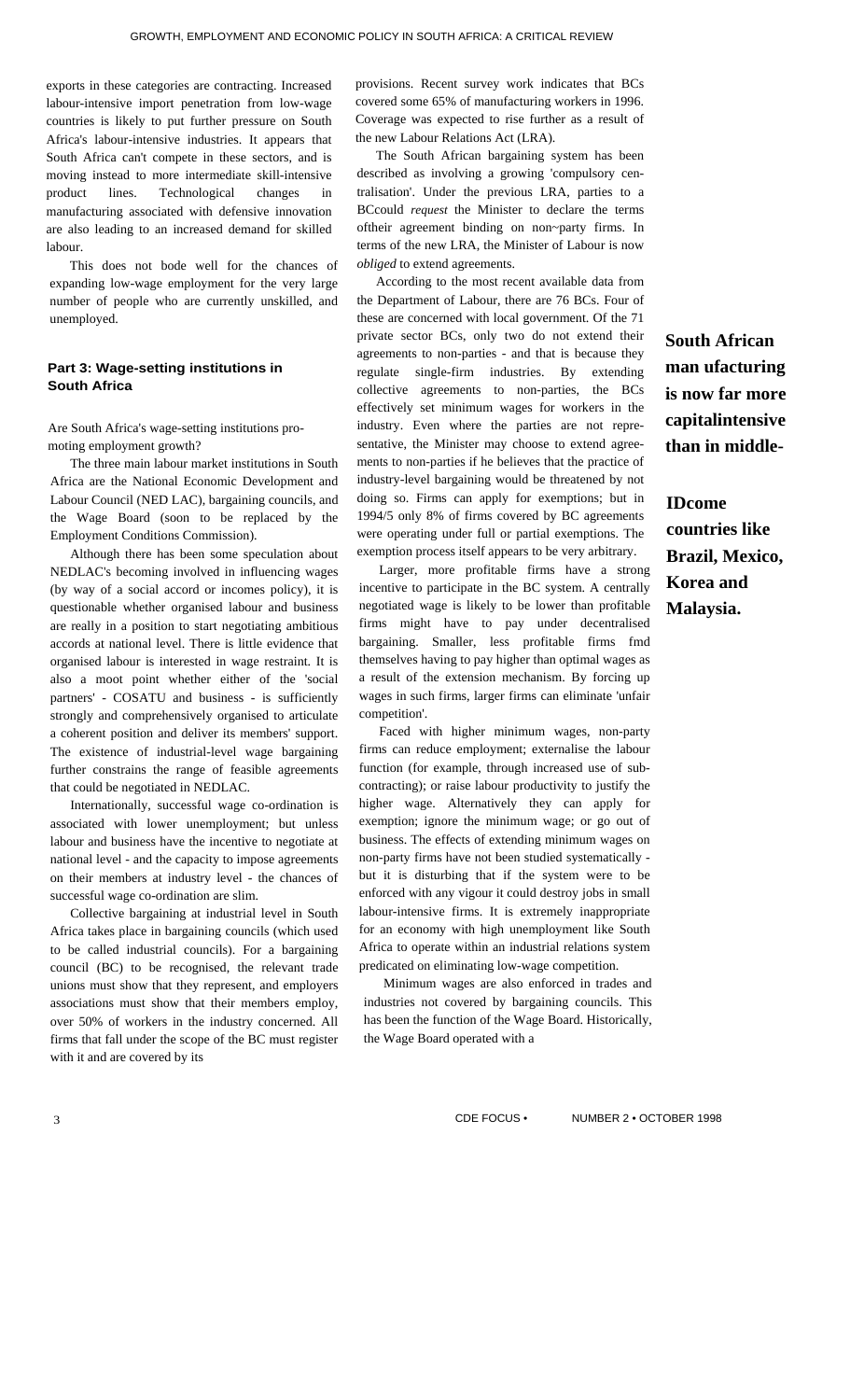measure of autonomy; and the Minister could not tamper with its recommendations, but only accept or reject them. By contrast, the new Employment Conditions Commission will no longer conduct independent investigations, but instead only comment on investigations conducted by officials in the Department of Labour.

While there are good reasons for decentralising minimum wage setting, the-opposite is taking place as power becomes centralised in the Ministry of Labour, with mandatory extensions of collective agreements to non-parties, as well as greater geographic coverage.

International evidence suggests that labour policies and institutions that protect the wages of lowpaid workers are likely to lead to job losses as international competition increases. It is cause for concern that the Ministry of Labour is injecting greater rigidity into minimum wage determination at a time when South Africa's trade barriers are coming down rapidly.

Given the extent of unskilled unemployment, opting for a 'high road', 'up-the value-chain' strategy premised on the destruction of low-productivity employment seems highly undesirable from both employment and equity perspectives. Furthermore, since between 40% and 60% of the workforce is functionally illiterate, increasing the demand for skilled labour may itself be unsustainable.

The indications are that South African policy has not got the balance right between productivity enhancement and job creation.

# **Part 4: Conflicts between South Africa's macroeconomic strategy and labour market policies**

According to GEAR, South Africa is pursuing a set of 'integrated', 'coherent' and 'technically sound' policies which add up to a consistent and investor-friendly framework. Labour-intensive growth is a central tenet of GEAR - as is greater labour market flexibility.

Although it was claimed that GEAR represented the government's integrated growth strategy, in reality it represented the vision of the Department of Finance and a small band of economists. One of the problems in evaluating GEAR is that in some crucial respects it was neither implemented as proposed, nor was it as 'integrated' as its proponents claimed. The most dramatic example concerns labour market policy, where the vision outlined in GEAR is very different to the policies followed by the Department of Labour. This makes it difficult to apportion blame for GEAR's most striking failurethat instead of generating jobs, GEAR has presided over significant job losses.

In projecting strong employment growth, GEAR not only assumes strong output growth but also rising labour intensity. GEAR assumes that the labour policies it identifies (coupled with government support for labour-intensive job creation) will help to ensure that more jobs are created for every unit of output. The GEAR modellersuassume that labourintensive sectors will grow faster than other sectors, and/or that labour-intensive technologies will become generally more important than capitalintensive technologies.

The policies that GEAR identifies as supportive of greater labour-intensity include supply-side measures (such as tax holidays for targeted projects) and labour market reforms. Although the section on labour market policy is thin, there are clear policy recommendations. Chief among these are:

- greater Ministerial discretion in extending collective agreements to non-parties
- the promotion of 'regulated flexibility' that is, greater wage variation within the existing wage determination system.

According to GEAR, wage agreements must be sensitive to regional labour market conditions; the diversity of skills levels in firms of varying size, location or capital intensity; and the need to foster training opportunities for new entrants to the labour market.

Removing mandatory extensions, and narrowing the geographical scope of bargaining councils and Wage Board determinations would be consistent with this strategy. However, the Ministry of Labour is moving in the opposite direction. Clearly, two different approaches to labour market regulation and job creation are at work.

There is a fundamental inconsistency between the policies pursued by the Ministry of Labour and the vision embedded in GEAR.

GEAR's vision is in line with international evidence that trade liberalisation and other economic reforms should be accompanied by greater labour market flexibility. It is premised on the relative expansion of labour-intensive production. The beneficiaries of this strategy would be the currently unemployed who would gain employment as the number of unskilled jobs rise.

The economic strategy implicit in the Ministry of Labour's policies is based on productivityenhancement. A rise in average labour-productivity can occur in two ways: proactively, through measures to improve skills and encourage greater cooperation (for example, through work-place forums); and destructively, through forcing lowwage, lowproductivity firms and sectors out of

CDE FOCUS • NUMBER 2 • OCTOBER 1998 4

**fundamental inconsistency between the policies pursued by the Ministry of Labour and the vision em bedded in GEAR.** 

**There is a**